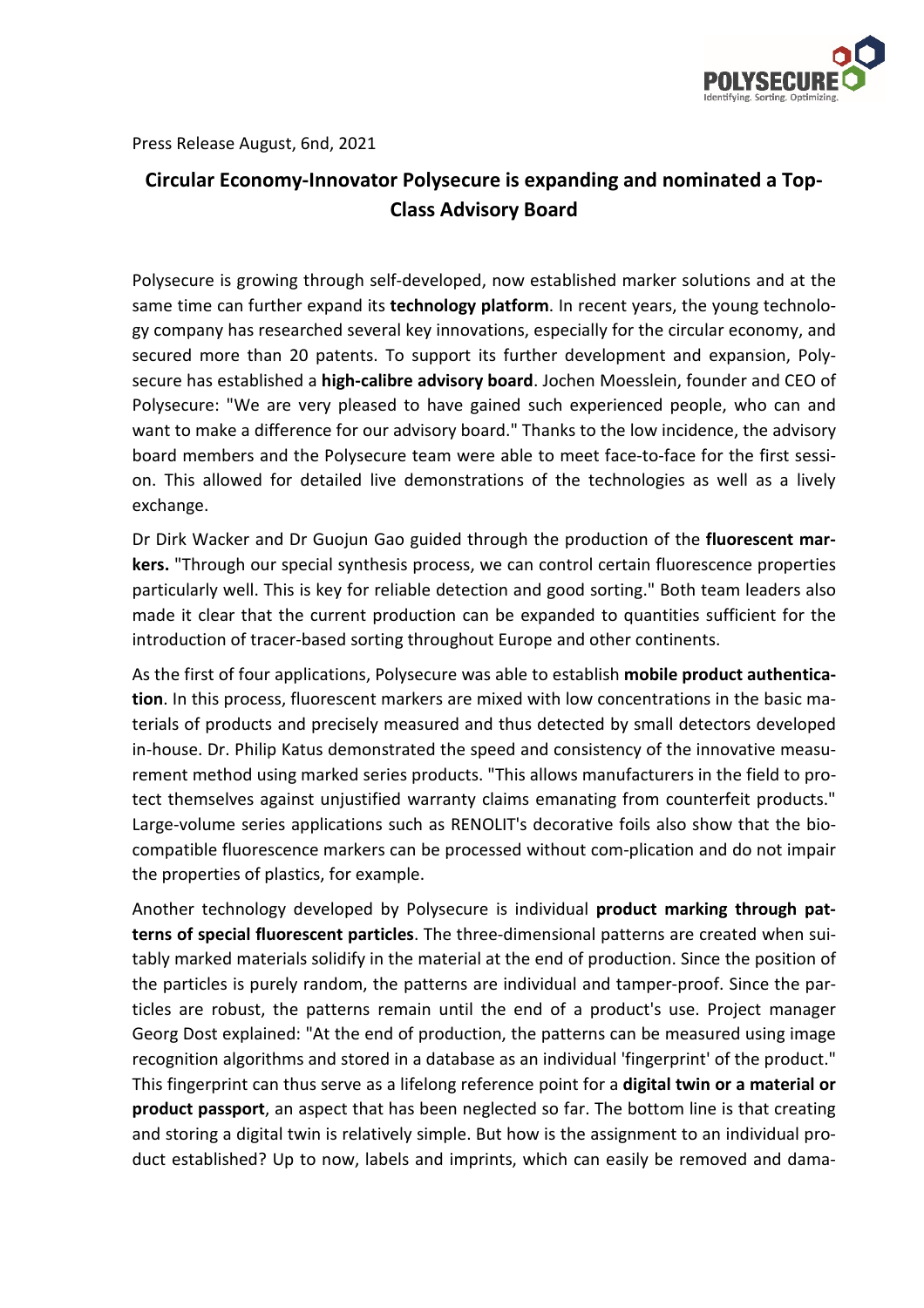

ged, have been available for this purpose. This makes an individual product passport worthless. The EU Commission in particular is pursuing the concept of the product passport, currently in the new EU regulation for batteries, in order to make cycle and material-relevant information on a product more transparent. In validation projects with SIEMENS, CONTI-NENTAL, RÖCHLING and others, Polysecure is currently demonstrating the enormous potential of the **particle pattern technology**.

The third application of fluorescent markers is the reliable sorting of articles and materials according to predefined criteria. Polysecure has already industrially validated this "**Tracer-Based-Sorting (TBS)**" with REHAU for the separation of PVC flakes containing glass fibres. For this purpose, Polysecure has developed the world's first TBS sorting machine and already confirmed that the patented TBS process works efficiently. In the last 3 years, Polysecure has further developed the process, especially for the sorting of packaging. The Polysecure team showed the advisory board members the state of development. It is reached by means of a TBS pilot plant, which conveys several marked, deformed, contaminated packages through the TBS detection system at high speed. Dr. Frank Fuchs, chief scientist at Polysecure, explains: "Especially for plastic and composite packaging, the circular economy still needs a technology that reliably and efficiently performs positive sorting according to a sufficient number of definable fractions". The advisory board members were able to see for themselves through the live demonstration that this reliable detection at just one sorting stage already works today.

The fourth technology presented by team leader Dr Maziar Matloubi was the new **POLTAG® method** - a breakthrough for the detection of materials in value chains. "Together with the Charles Sadron Institute in Strasbourg, we have developed a process that can precisely synthesise billions of distinguishable macromolecules in batches." These macromolecules can then be homogenised as markers in plastics, liquids and other materials. For detection, as little as 0.1 to 1 g of POLTAG® molecules in a ton of material is sufficient. "With POLTAG®, for the first time a practically unlimited number of material batches, such as recyclates, can be marked and quantitatively detected, even if they are mixed with other materials," explains Dr Matloubi.

The advisory councils will now actively support Polysecure in questions of strategic orientation, the classification of the competitive environment and the development of new markets. Prof. Dr.-Ing. Jörg Woidasky from the University of Pforzheim was appointed as the first chairman. Jochen Moesslein and Jörg Woidasky agreed in their conclusion of the first meeting: "The advisory board members see great potential for Polysecure technologies to solve a number of challenges that are still open, especially in the context of the circular economy. Polysecure shows that it is possible to achieve more sustainability on an economic path through good innovations. Especially in the field of sorting technology, Polysecure is further than most people think. Now it is also important to make the new technologies better known in Berlin and Brussels.